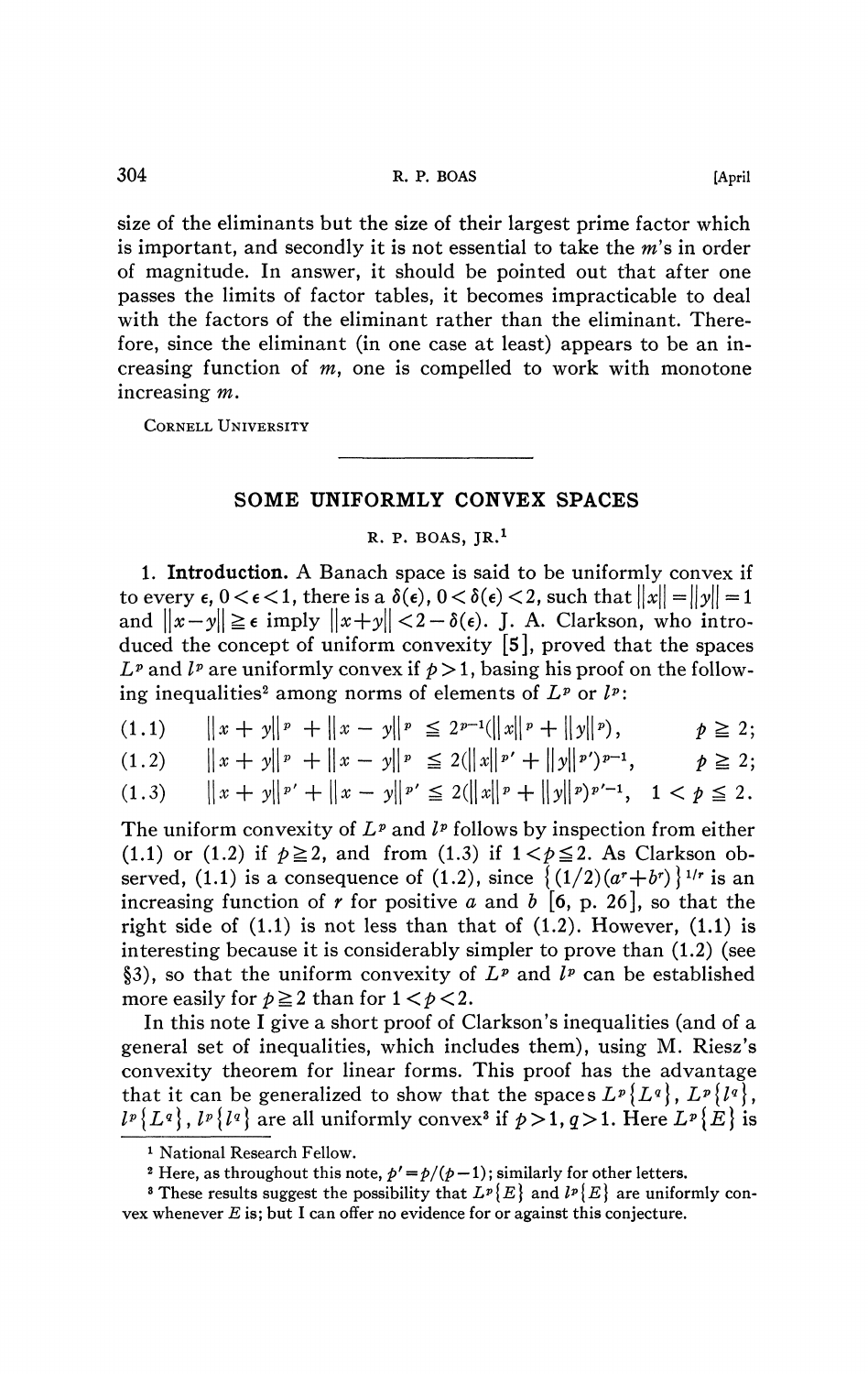the Banach space of functions *x{t)* from a real interval to the Banach space E, integrable (in the sense of Bochner  $\lceil 3 \rceil$ ), and such that  $\mathfrak{M}_p[x] = (f||x(t)||^p dt)^{1/p}$  is finite; the norm of *x* in  $L^p{E}$  is<sup>4</sup>  $\mathfrak{M}_p[x]$ . Similarly,  $l^p\{E\}$  is the Banach space of sequences  $X = \{x_n\}$  of elements of E, such that  $\mathfrak{M}_p[X] = (\sum ||x_n||^p)^{1/p}$  is finite, with  $\mathfrak{M}_p[X]$  as the norm of *X.* 

I also give a separate proof of  $(1.1)$ ; this proof is strictly elementary, depending only on the inequalities of Holder, Minkowski, and Jensen.

Clarkson's inequalities can be written in the general form

$$
(1.4) \qquad (||x + y||^{r} + ||x - y||^{r})^{1/r} \leq 2^{1/s'}(||x||^{s} + ||y||^{s})^{1/s};
$$

(1.4) reduces to (1.1), (1.2), (1.3) for  $r = s = p$ ;  $r = p$ ,  $s = p'$ ;  $r = p'$ ,  $s = p$ . In each case,  $s \leq p \leq r$ ; this condition will be used in §2.

2. **A preliminary reduction.** We begin by showing that (1.4), for an r and an s with  $1 \leq s \leq p \leq r$ , is implied by the same inequality for complex *x* and *y* (with norms replaced by absolute values). In fact, if we know

$$
(2.1) \qquad (|x + y|^{r} + |x - y|^{r})^{1/r} \le 2^{1/s'} (|x|^{s} + |y|^{s})^{1/s}
$$

for all complex x and y, with  $1 \lt s \leq p \leq r$ , we deduce (1.4) (for  $L^p$ ) from the inequalities [6, p. 148]

$$
\left\{\left(\int |x(t) + y(t)|^p dt\right)^{r/p} + \left(\int |x(t) - y(t)|^p dt\right)^{r/p}\right\}^{1/r}
$$
\n
$$
\leq \left\{\int \left(|x(t) + y(t)|^r + |x(t) - y(t)|^r\right)^{p/r} dt\right\}^{1/p}, \quad r \geq p;
$$
\n
$$
2^{1/s'} \left\{\int \left(|x(t)|^s + |y(t)|^s\right)^{p/s} dt\right\}^{1/p}
$$
\n
$$
\leq 2^{1/s'} \left\{\left(\int |x(t)|^p dt\right)^{s/p} + \left(\int |y(t)|^p dt\right)^{s/p}\right\}^{1/s}, \quad s \leq p.
$$

For, (2.1) shows that the left side of (2.3) is not less than the right side of (2.2). For  $l^p$ , we have the same inequalities with  $\int$  replaced by  $\Sigma$  [6, p. 123], and we draw the same conclusions.

3. **Independent proof of (1.1).** According to §2, it is enough to prove

$$
(3.1) \quad (|x + y|^p + |x - y|^p)^{1/p} \leq 2^{1/p'} (|x|^p + |y|^p)^{1/p}, \quad p \geq 2.
$$

<sup>4</sup> See Bochner and Taylor [4] for a discussion of these spaces.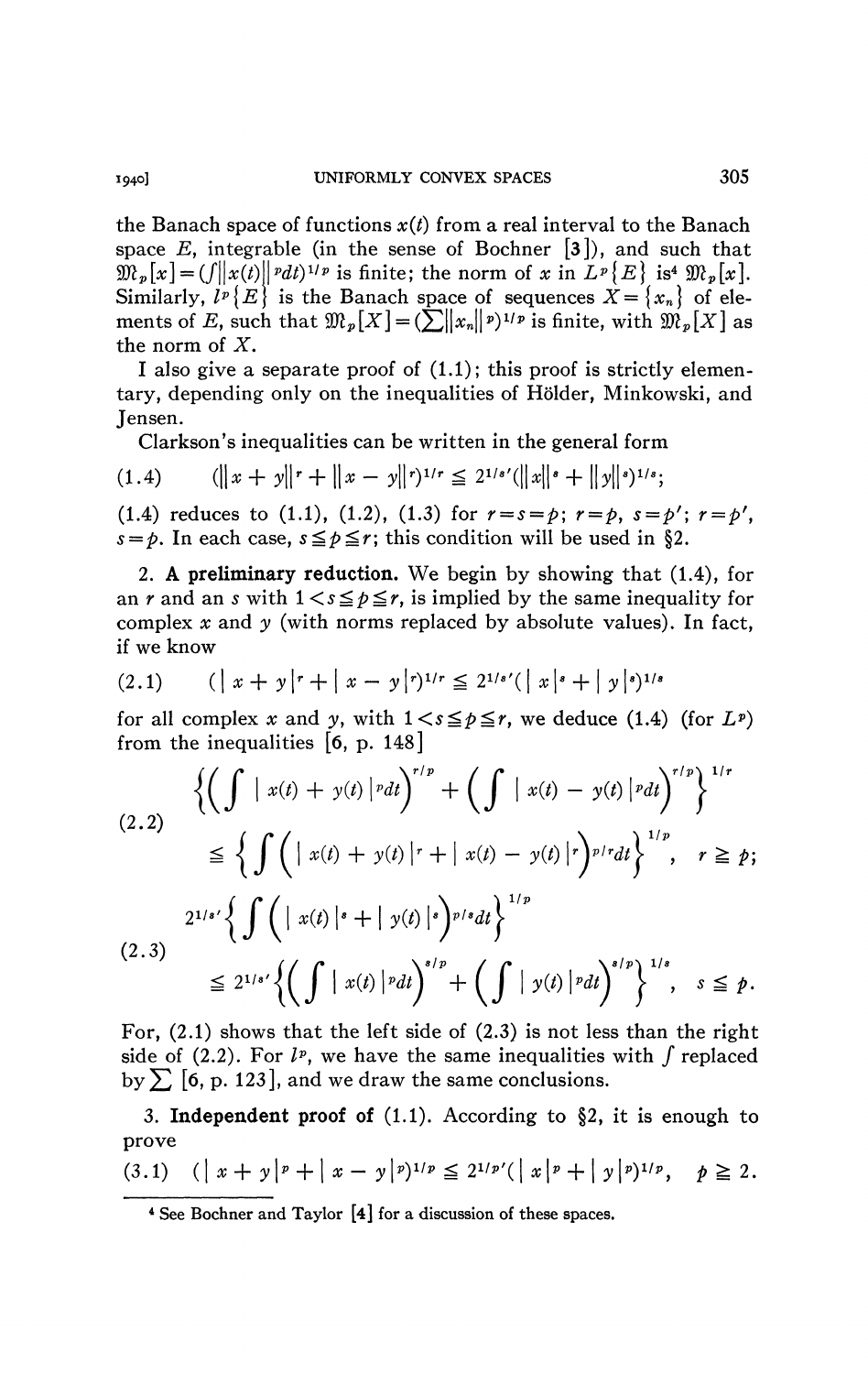We have, using first Jensen's inequality  $[6, p. 28]$  and then Hölder's inequality with index  $p/2$  [6, p. 24],

$$
(|x + y|^{p} + |x - y|^{p})^{1/p} \leq (|x + y|^{2} + |x - y|^{2})^{1/2}
$$
  
=  $2^{1/2} (|x|^{2} + |y|^{2})^{1/2}$   
 $\leq 2^{1/2} {2^{(p-2)/p} (|x|^{p} + |y|^{p})^{2/p}}^{1/2}$   
=  $2^{1/p'} (|x|^{p} + |y|^{p})^{1/p}$ ,

since  $(p/2)'=p/(p-2)$ .

This is the simplest proof of the uniform convexity of  $L^p$  and  $l^p$ ,  $(p>2)$ .

4. **Proof of Clarkson's inequalities.** We shall prove the following general theorem, of which Clarkson's inequalities are special cases: it asserts the truth of (1.2) and (1.3), respectively, when  $p \ge 2$ ,  $r = p$ ,  $s = p'$ , and when  $1 < p \leq 2$ ,  $r = p'$ ,  $s = p$ .

THEOREM 1. If x and y are elements of  $L^p$  or  $l^p$ ,  $(p>1)$ , then (4.1)  $(||x + y||^r + ||x - y||^r)^{1/r} \le 2^{1/s'} (||x||^s + ||y||^s)^{1/s}$ 

whenever the point 
$$
(r, s)
$$
 is in the common part of the regions of the  $(r, s)$  plane determined by the inequalities

(4.2) *r^s^r', r^p^s>l.* 

As we saw in  $\S 2$ , it is enough (since the second inequality  $(4.2)$  is satisfied) to establish

$$
(4.3) \qquad (|x + y|^{r} + |x - y|^{r})^{1/r} \le 2^{1/s'} (|x|^{s} + |y|^{s})^{1/s}
$$

for all complex *x* and *y.* We now appeal to M. Riesz's convexity theorem,<sup>5</sup> which, stated for the pair of linear forms  $x + y$  and  $x - y$ , is that

$$
M_{a,b} = \log \max \frac{(|x+y|^{1/a} + |x-y|^{1/a})^a}{(|x|^{1/b} + |y|^{1/b})^b}
$$

is convex in the triangle<sup>6</sup>  $0 \le a \le b \le 1$ .

Now, we have the identity

$$
(|x + y|^{2} + |x - y|^{2})^{1/2} = 2^{1/2}(|x|^{2} + |y|^{2})^{1/2},
$$

and the trivial inequalities

 $5\;$  [6, p. 219]; a new and interesting proof (and generalization) has been given by Thorin [8],

<sup>6</sup> The maximum is taken over all *x* and *y.* When *a* or *b* is zero, the numerator or denominator on the right is to be replaced by its limiting value as  $a$  or  $b$  approaches zero, namely max  $(|x+y|, |x-y|)$  or max  $(|x|, |y|)$ .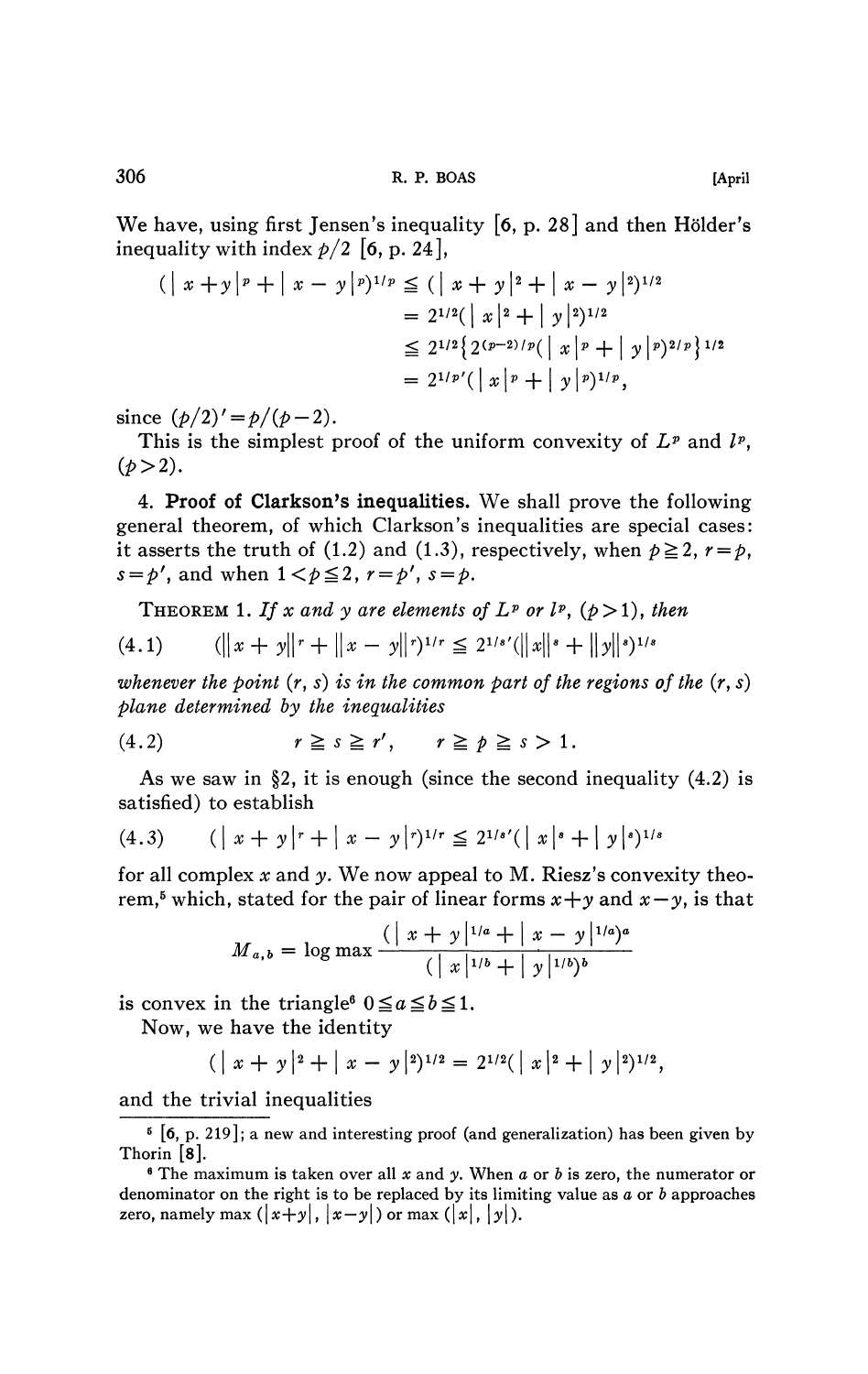$$
\max ( | x + y |, | x - y | ) \leq | x | + | y |, \max ( | x + y |, | x - y | ) \leq 2 \max ( | x |, | y |);
$$

it follows easily that

$$
(4.4) \tM1/2,1/2 = (1/2) log 2, \tM0,1 = 0, \tM0,0 = log 2.
$$

The graph of a continuous convex function lies below any chord. Since the linear function of *a* and *b* taking the values log 2, 0,  $(1/2)$  log 2 at the points  $(0, 0)$ ,  $(0, 1)$ , and  $(1/2, 1/2)$  is  $(1-b)$  log 2, we obtain from (4.4) (writing  $a = 1/r$ ,  $b = 1/s$ ), the inequality (4.3), valid for any *r* and *s* such that  $(1/r, 1/s)$  is in the triangle whose vertices are  $(0, 0)$ ,  $(0, 1)$ , and  $(1/2, 1/2)$ . These values of r and s are those satisfying  $r > 1$  and the first inequality (4.2).

The uniform convexity of  $L^p$  and  $l^p$  is a consequence of any case of Theorem 1; Clarkson's inequalities  $(1.2)$  and  $(1.3)$  are the strongest cases involving  $p$  in a simple way.<sup>7</sup> When  $r = s = p \ge 2$ , we have the weakest inequality; we should therefore expect to be able to give the simplest proof in this case.

5. The uniform convexity of  $\lambda^p {\lambda^q}$ . It is convenient to have a shorthand notation for our  $L^p$  and  $l^p$  spaces. We shall use  $\lambda$  to stand for either *L* or *l*; a statement involving  $\lambda$  is to be interpreted as the set of statements obtained by the reading of  $L$  or  $l$  for  $\lambda$  in all possible ways.

The space  $\lambda^{\,p}\{E\}$  is evidently uniformly convex if its elements satisfy any inequality of the form

$$
(5.1) \qquad {\mathfrak{M}}_{p}^r[x+y] + {\mathfrak{M}}_{p}^r[x-y] \}^{1/r} \leq 2^{1/s'} {\mathfrak{M}}_{p}^s[x] + {\mathfrak{M}}_{p}^s[y] \}^{1/s}
$$

with  $r>1, s>1$ .

The content of (5.1) will perhaps be clearer if we write it out explicitly for one of its cases. For  $L^p{l^q}$ , it states that for any sequences  $\{x_n(t)\}\$ ,  $\{y_n(t)\}\$  of functions belonging to  $L^p$ ,

$$
\left\{\left[\int (\sum |x_n(t) + y_n(t)|^q)^{p/q} dt\right]^{r/p} + \left[\int (\sum |x_n(t) - y_n(t)|^q)^{p/q} dt\right]^{r/p}\right\}^{1/r}
$$
  

$$
\leq 2^{1/s'} \left\{\left[\int (\sum |x_n(t)|^q)^{p/q} dt\right]^{s/p} + \left[\int (\sum |y_n(t)|^q)^{p/q} dt\right]^{s/p}\right\}^{1/s},
$$

<sup>&</sup>lt;sup>7</sup> The left side of  $(2.1)$  is an increasing function of  $1/r$ ; the right side is a decreasing function of l/s. Hence we get a better inequality by increasing 1/r or *l/s.*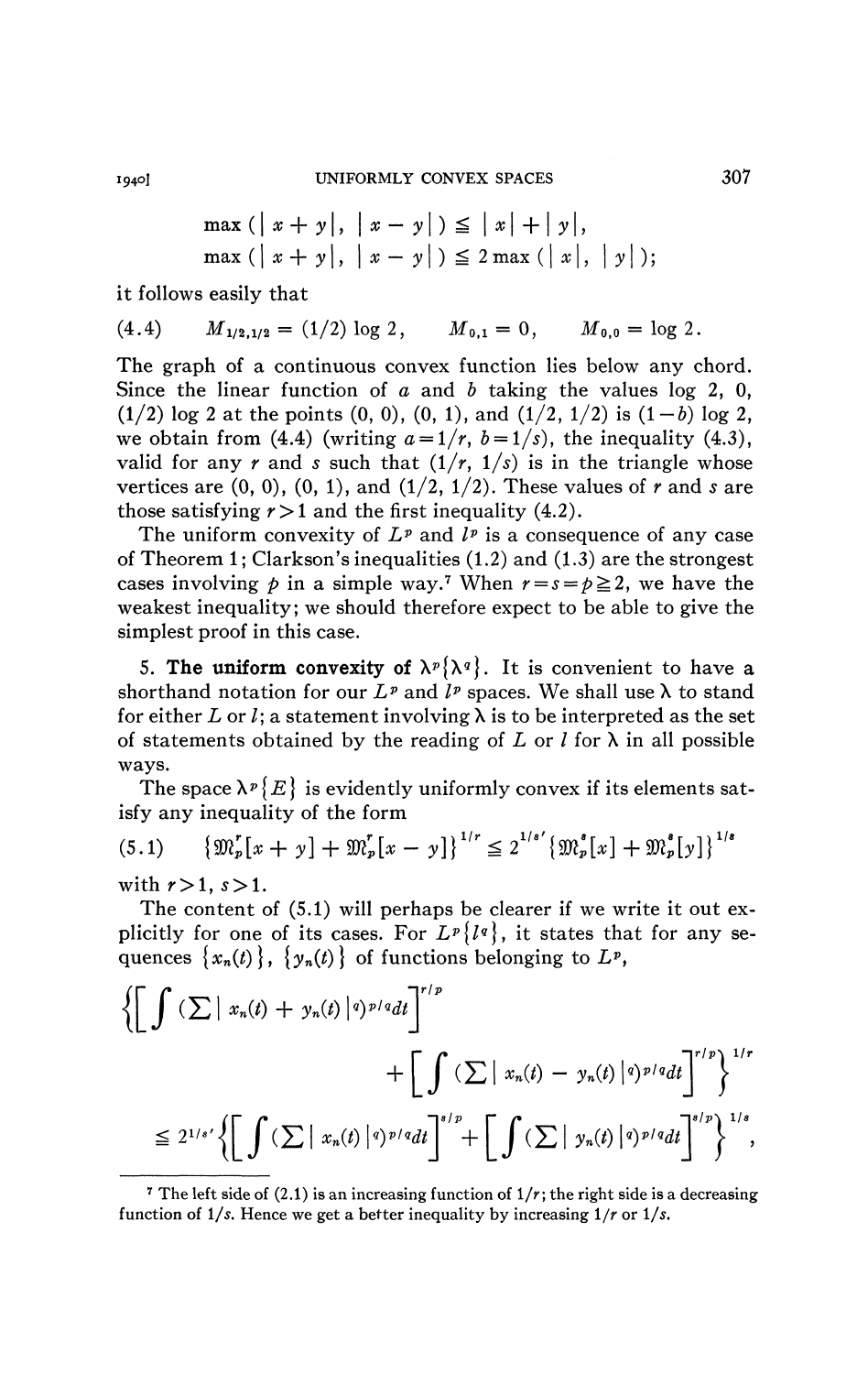provided that the right side is finite. For  $l^p\{L^q\}$ , (5.1) is the same inequality with  $\int$  and  $\sum$  interchanged.

Even when *E* is  $\lambda$ <sup>*q*</sup>, (5.1) is not true (naturally enough) for all choices of *r* and *s.* Reasonable generalizations of Clarkson's inequalities are the cases of (5.1) described by the following table, when *E*  is  $\lambda^q$ .

| $1 < q \leq 2$<br>$1 < q \leq 2$<br>$1 < q \leq 2$ | $p \geq q'$<br>$q \leq p \leq q'$<br>$1 < p \leq q$ |  |
|----------------------------------------------------|-----------------------------------------------------|--|
| $q \geq 2$<br>$q \geq 2$<br>$q \geq 2$             | $p \geq q$<br>$q' \leq p \leq q$<br>$1 < p \leq q'$ |  |

These inequalities are included in the following theorem.

THEOREM 2. If x and y are elements of  $\lambda^p {\lambda^q}$ , ( $p > 1$ ,  $q > 1$ ), then (5.1) *is true whenever the point* (r, *s) is in the common part of the regions determined by the inequalities* 

(5.2)  $r \geq p \geq s > 1, \quad r(q - 1) \geq s \geq r'$ 

*when*  $1 < q \leq 2$ *, or* 

(5.3)  $r \ge p \ge s > 1$ ,  $r(q' - 1) \ge s \ge r'$ 

*when*  $q \geq 2$ .

As we have already seen, any case of Theorem 2 implies that the spaces  $\lambda^p {\lambda^q}$  are uniformly convex for  $p > 1$ ,  $q > 1$ .

To prove Theorem 2, we observe that (5.1) is (1.4) with  $\mathfrak{M}_p[\cdot \cdot \cdot]$ for  $\|\cdots\|$ . If we replace  $\|\cdots\|$  by  $\|\cdots\|$  in (2.2) and (2.3), the norm being the norm in  $\lambda$ <sup>*q*</sup>, (2.2) and (2.3) are of course still valid, and we deduce that (5.1) holds if

$$
(5.4) \qquad (||x + y||^{r} + ||x - y||^{r})^{1/r} \le 2^{1/s'} (||x||^{s} + ||y||^{s})^{1/s}
$$

with  $1 \lt s \le p \le r$ , the norm being a  $\lambda^q$  norm. We shall prove (5.4) in the cases specified by  $(5.2)$  and  $(5.3)$ , and thus establish the corresponding cases of (5.1).

To do this, we generalize the argument of §4; here Clarkson's inequalities will replace the equality

$$
||x + y||2 + ||x - y||2 = 2(||x||2 + ||y||2),
$$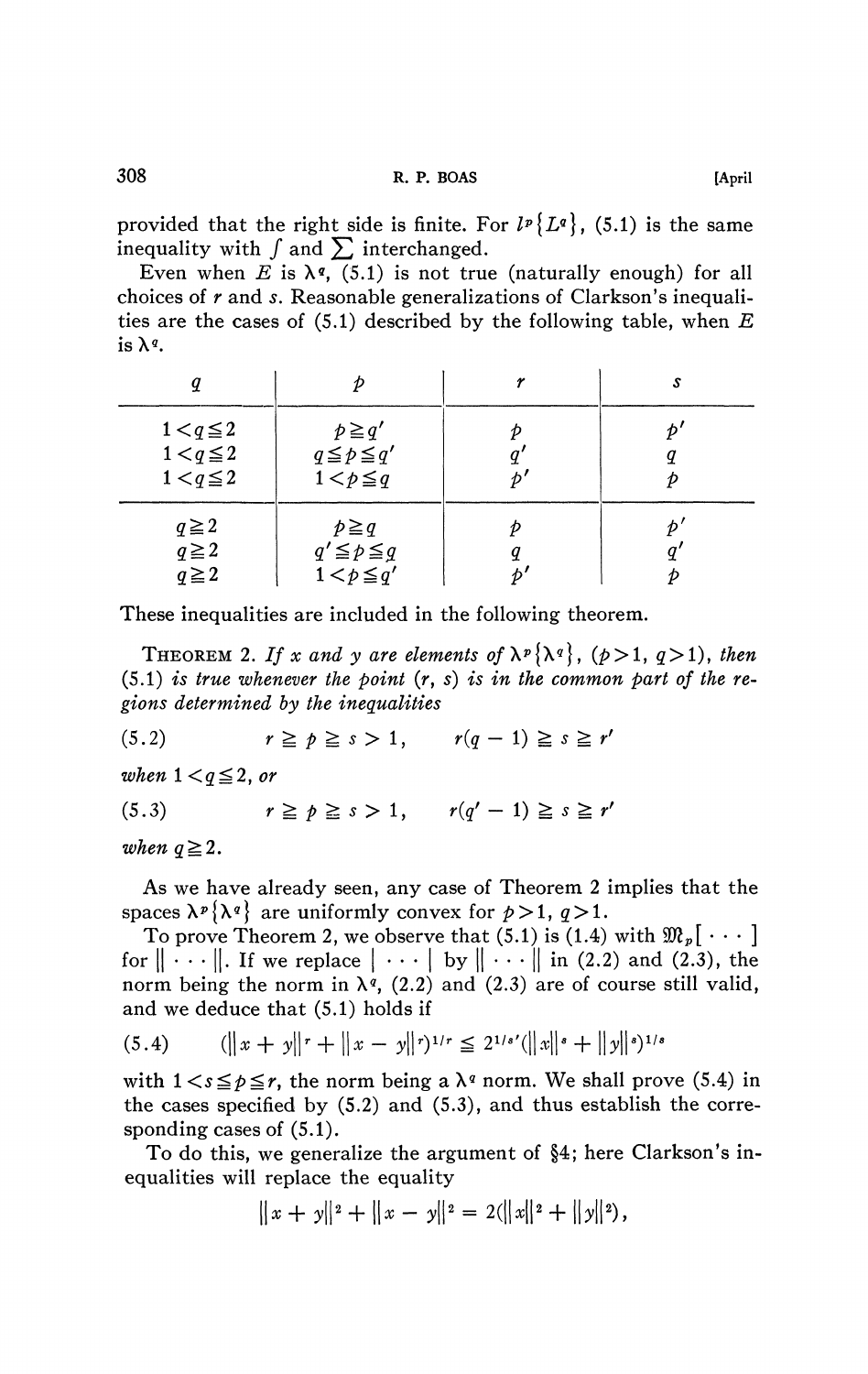which is valid only in euclidean spaces (Jordan and von Neumann  $[7]$ .

The form of Riesz's theorem used in §4 is equivalent to another theorem of Riesz on bilinear forms; S. Bochner and the author [2] have observed that the latter remains true, with an appropriate interpretation, when the variables involved are elements of a Banach space. It follows that the convexity theorem for linear forms is also true (see §6). For our special case it states that

$$
M_{a,b} = \log \sup \frac{(||x+y||^{1/a} + ||x-y||^{1/a})^a}{(||x||^{1/b} + ||y||^{1/b})^b}
$$

is convex in the triangle  $0 \le a \le b \le 1$ . (The least upper bound is taken as x and y vary over  $\lambda^q$ ; the norms, of course, are  $\lambda^q$  norms.)

We may now formulate (5.4) as

$$
(5.5) \t\t\t M_{1/r,1/s} \le (1/s') \log 2, \t\t 1 < s \le p \le r < \infty.
$$

We have, in  $\lambda^q$  (and in fact in any Banach space),

$$
M_{0,0} = \log 2, \qquad M_{0,1} = 0.
$$

Clarkson's inequalities (1.2) and (1.3) give us

$$
M_{1/q,1/q'} \le (1/q) \log 2, q \ge 2; M_{1/q',1/q} \le (1/q') \log 2, 1 < q \le 2.
$$

Consequently (5.4) is true whenever  $(1/r, 1/s)$  is in the triangle with vertices (0, 0), (0, 1),  $\left(1/q, 1/q'\right)$  if  $q \ge 2$ , or in the triangle with vertices  $(0, 0)$ ,  $(0, 1)$ ,  $(1/q', 1/q)$  if  $1 < q \le 2$ . These points correspond to points  $(r, s)$ , with  $r > 1$ , satisfying the second inequalities (5.2) or (5.3). This completes the proof of Theorem 2.

It should be mentioned that certain cases of (5.2), adequate to establish the uniform convexity of  $\lambda^p \{\lambda^q\}$  for some (but not all) p and *q,* follow directly from Clarkson's inequalities without any convexity theorem. For example, if  $q \ge 2$ , (5.4) becomes (1.2) for  $r = q$ ,  $s = q'$ ; hence (5.4) still holds for  $r \geq q$ ,  $s \geq q'$ ; therefore, if  $p \geq q'$ , we can take  $r = s = p$  and thus establish the uniform convexity of  $\lambda^p {\lambda^q}$ for  $p \geq q'$ ,  $q \geq 2$ .

6. The abstract convexity theorem. Let  $E$  be a Banach space, with elements  $x$ ; let its conjugate space have elements  $f$  (linear functionals on  $E$ ). Let  $N_{c,b}$  be the least upper bound of

(6.1) 
$$
\left| \sum_{i=1}^{m} \sum_{j=1}^{n} a_{ij} f_{j}(x_{i}) \right|
$$

for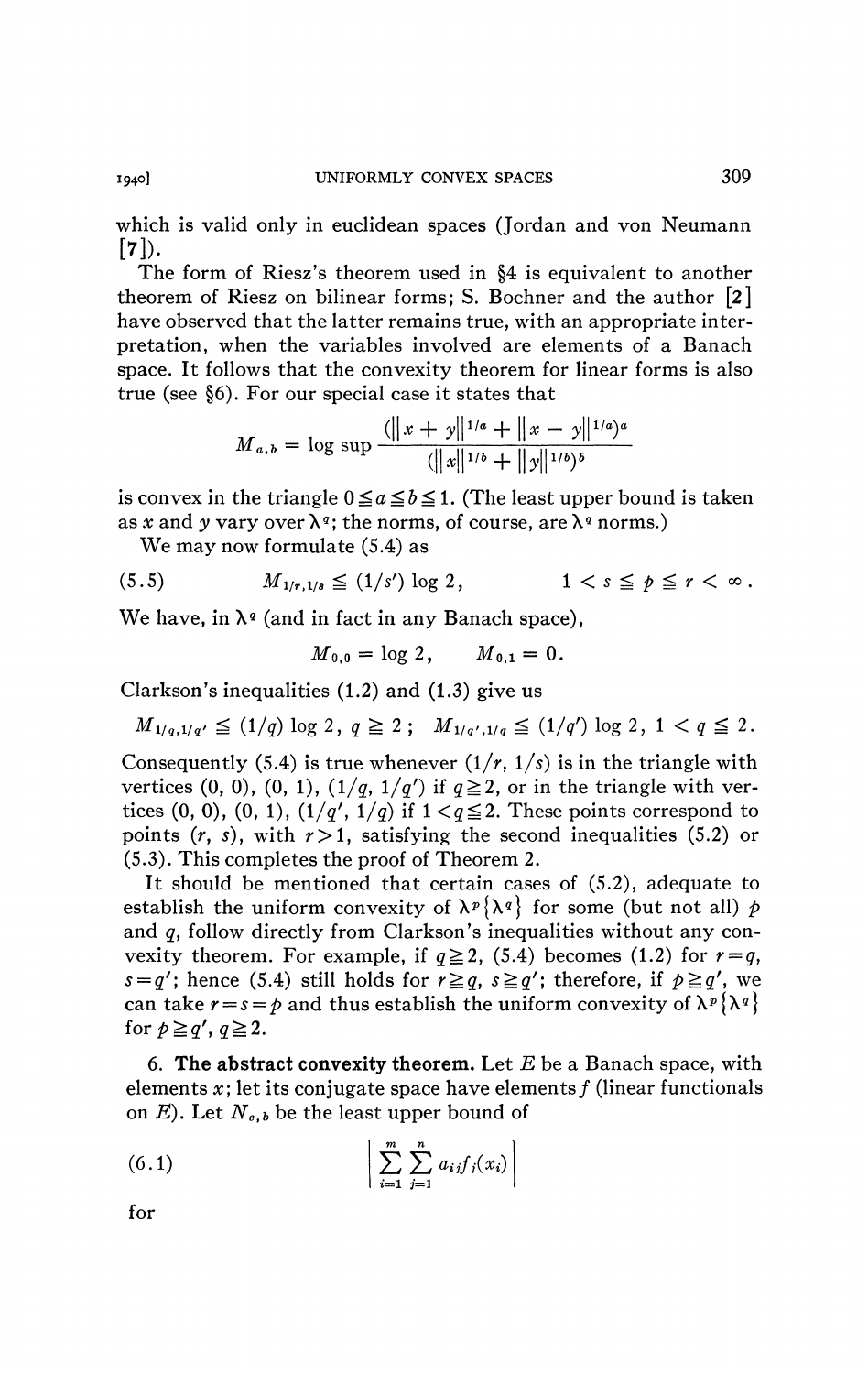310 **R. P. BOAS [April** 

(6.2) 
$$
\sum_{i=1}^{m} ||x_i||^{1/b} \leq 1, \qquad \sum_{j=1}^{n} ||f_j||^{1/c} \leq 1.
$$

It is known<sup>8</sup> that log  $N_{c,b}$  is convex in the triangle  $0 \leq b \leq 1$ ,  $0 \leq c \leq 1$ ,  $b+c\geq 1$ .

We wish to show that if  $M_{a,b}$  is the least upper bound of the expression

(6.3) 
$$
\left\{ \sum_{i=1}^{n} \left\| \sum_{i=1}^{m} a_{ij} x_i \right\|^{1/a} \right\}^{a}
$$

for

$$
(6.4) \qquad \qquad \sum_{i=1}^{m} ||x_i||^{1/b} \leqq 1,
$$

then log  $M_{a,b}$  is convex in the triangle  $0 \le a \le b \le 1$ . This we do by showing that  $M_{a,b} = N_{c,b}$  if  $c = 1 - a$ .

Let  ${f_i}$  and  ${x_i}$  be arbitrary sets satisfying (6.2) with  $c=1-a$ . Then, by Hölder's inequality,

$$
\left| \sum_{i=1}^{m} \sum_{j=1}^{n} a_{ij} f_j(x_i) \right| = \left| \sum_{j=1}^{n} f_j \left( \sum_{i=1}^{m} a_{ij} x_i \right) \right|
$$
  

$$
\leq \left( \sum_{j=1}^{n} ||f_j||^{1/(1-a)} \right)^{1-a} \left( \sum_{j=1}^{n} \left\| \sum_{i=1}^{m} a_{ij} x_i \right\|^{1/a} \right)^a
$$
  

$$
\leq M_{a,b}.
$$

Consequently<sup>9</sup>

$$
(6.5) \t\t N_{c,b} \leq M_{a,b}.
$$

Now let  $\{x_i\}$  be an arbitrary set satisfying (6.4). We can find<sup>10</sup> linear functionals  $f_i$ ,  $(j=1, 2, \dots, n)$ , such that

$$
f_i\bigg(\sum_{i=1}^m a_{ij}x_i\bigg) = \bigg\|\sum_{i=1}^m a_{ij}x_i\bigg\| \cdot \|f_j\|, \qquad j = 1, 2, \cdots, n;
$$

$$
\|f_j\|^{1/e} = A \bigg\|\sum_{i=1}^m a_{ij}x_i\bigg\|^{1/a}, \qquad j = 1, 2, \cdots, n,
$$

with constant  $A \neq 0$ ; and  $\sum_{j=1}^{n}||f_j||^{1/c}=1$ . For these  $f_j$  we have, using the conditions for equality in Holder's inequality,

<sup>8</sup> Boas and Bochner [2, p. 64].

<sup>9</sup> This simple argument was suggested by the referee.

 $10$  Banach [1, p. 55].